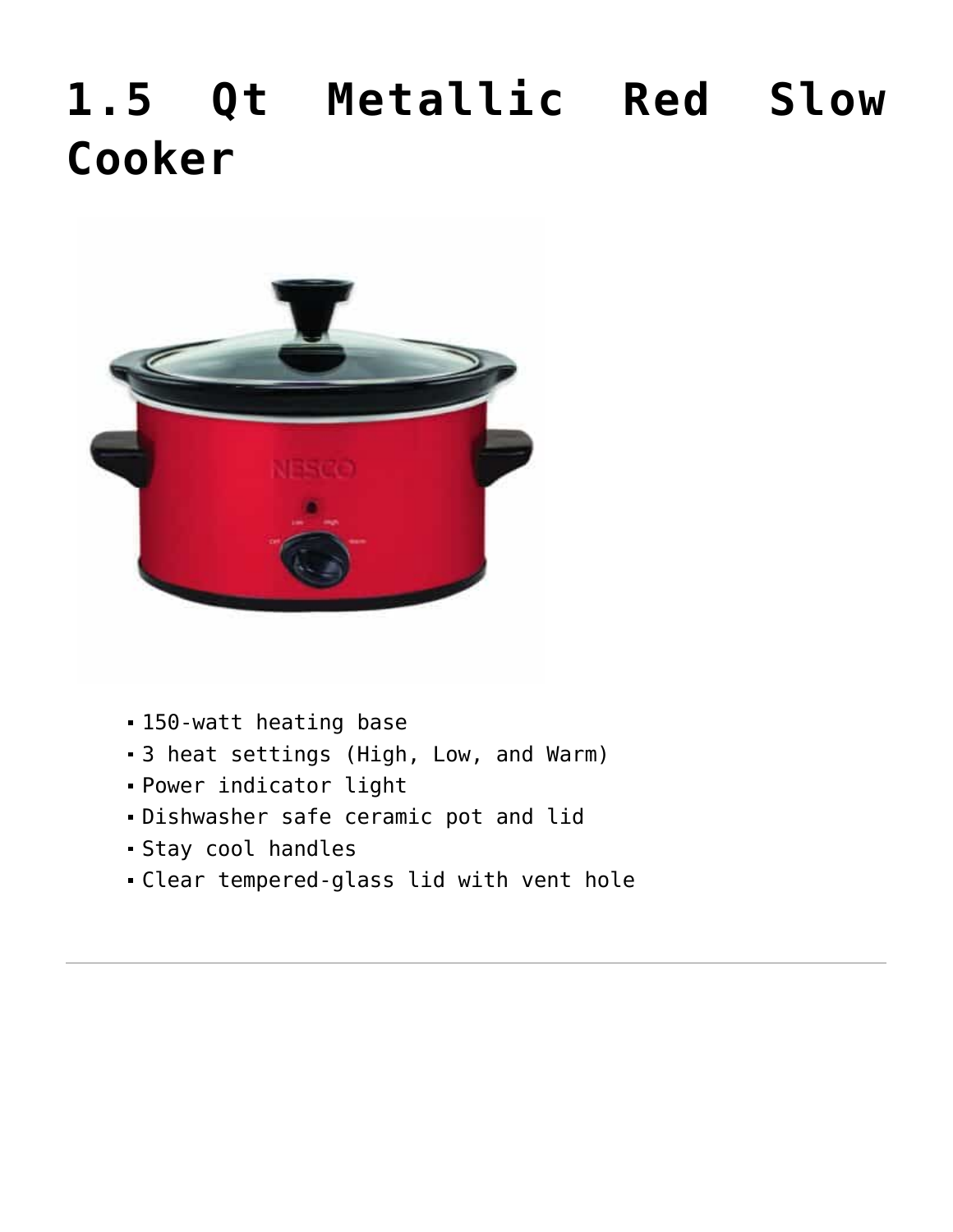## **[8 Qt. Camouflage Slow Cooker](https://www.nesco.com/product/8-qt-slow-cooker-camouflage/)**



- 8 QT capacity oval shaped slow cooker
- 380 watt heating base with desirable camouflage design
- Removable ceramic pot for easy clean-up with tempered glass lid for quick viewing
- Power indicator light & temperature settings for high, low and auto (keep-warm)
- Cool touch lid knob and stay-cool side handles

## **[Dual Serving Station](https://www.nesco.com/product/dual-serving-station/)**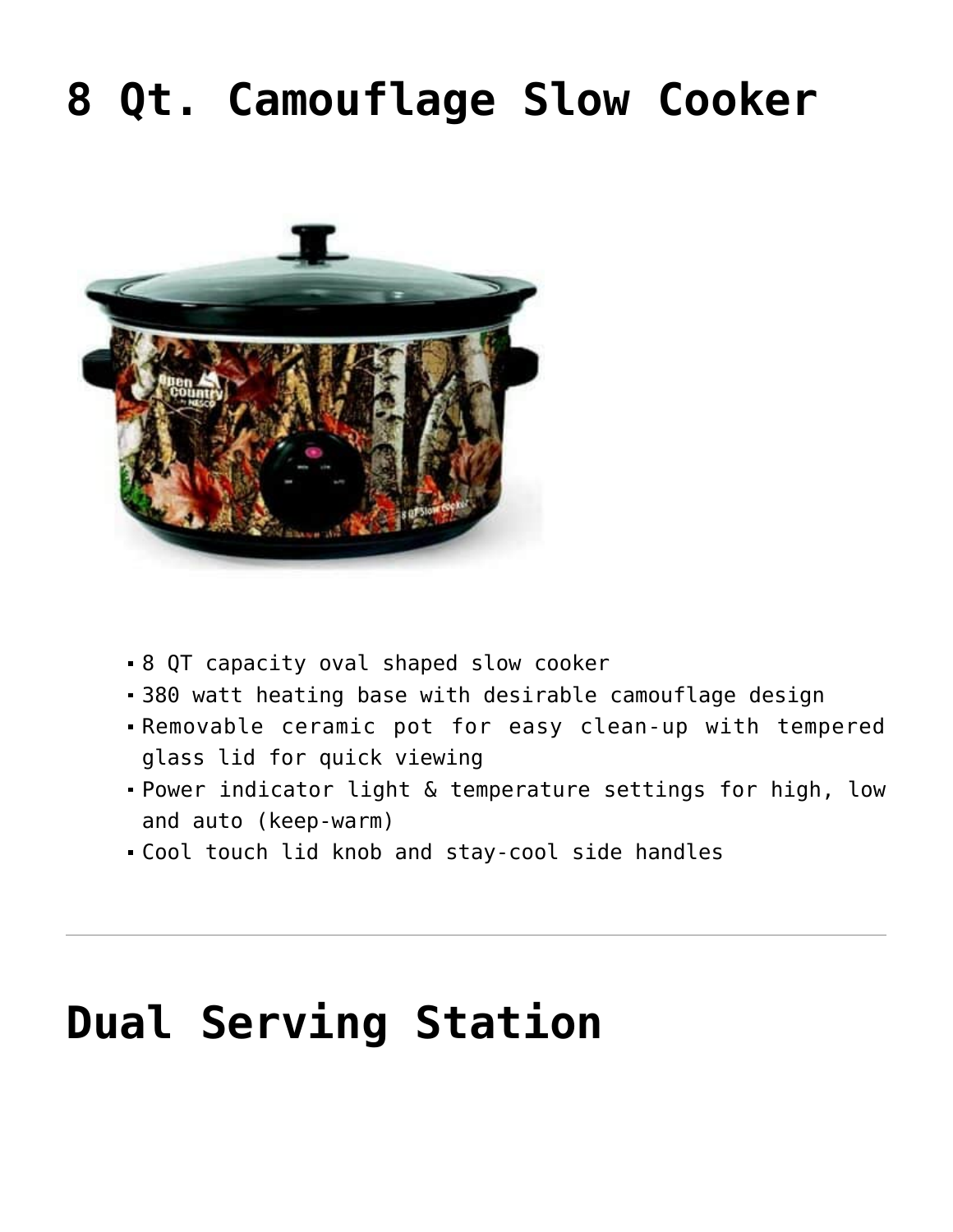

- Designed for serving two dishes at meals and gatherings
- Includes two 1.25 qt. ceramic pots, total cooking capacity 2.5 qts.
- 170-watt base with stainless steel exterior finish
- Separate control dials with 3-heat settings (High, Low, Warm)

# **[4 Qt. Digital Stainless Steel](https://www.nesco.com/product/4-qt-digital-stainless-steel-slow-cooker/) [Slow Cooker](https://www.nesco.com/product/4-qt-digital-stainless-steel-slow-cooker/)**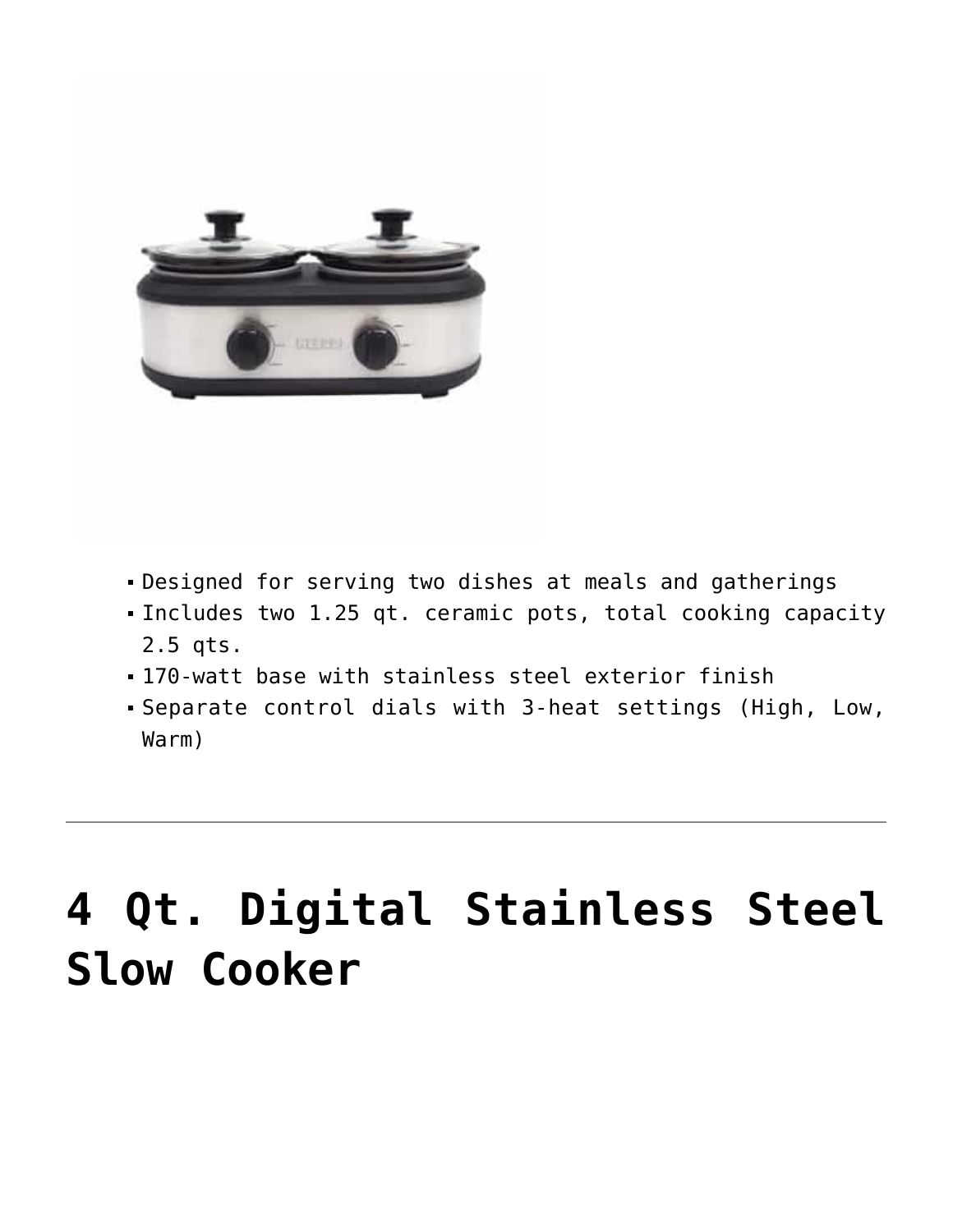

- 200 Watts/120 volts
- 4 Quart capacity
- Removable ceramic crock for refrigerator or oven
- Clear tempered-glass lid
- 3 heat settings: High, Low, and Auto (keep warm) setting for cooking or re-heating
- Power indicator light
- Thermostatically controlled heating
- Dishwasher Safe Lid & Crock
- Easy to use digital display with automatic shut-off

# **[6 Qt. Stainless Steel Analog](https://www.nesco.com/product/6-qt-oval-analog-slow-cooker-stainless-steel/)**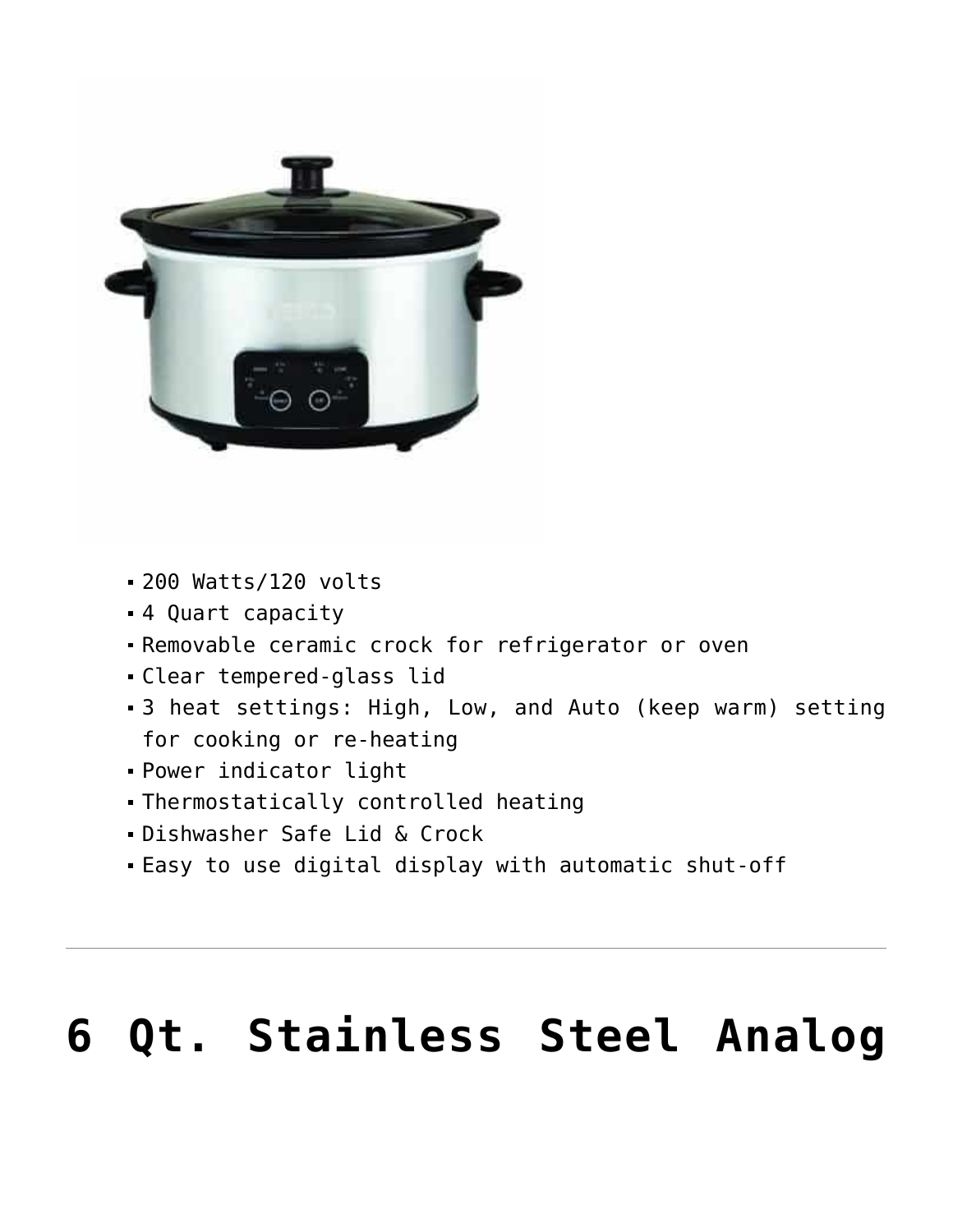### **[Slow Cooker](https://www.nesco.com/product/6-qt-oval-analog-slow-cooker-stainless-steel/)**



- 275 watt heating base
- 3 heat settings (High, Low, and Warm)
- Power indicator light
- Dishwasher safe ceramic pot and lid
- Stay cool handles
- Clear tempered-glass lid with vent hole

## **[6 Qt. Analog Metallic Red Slow](https://www.nesco.com/product/6-qt-analog-metallic-red-slow-cooker/)**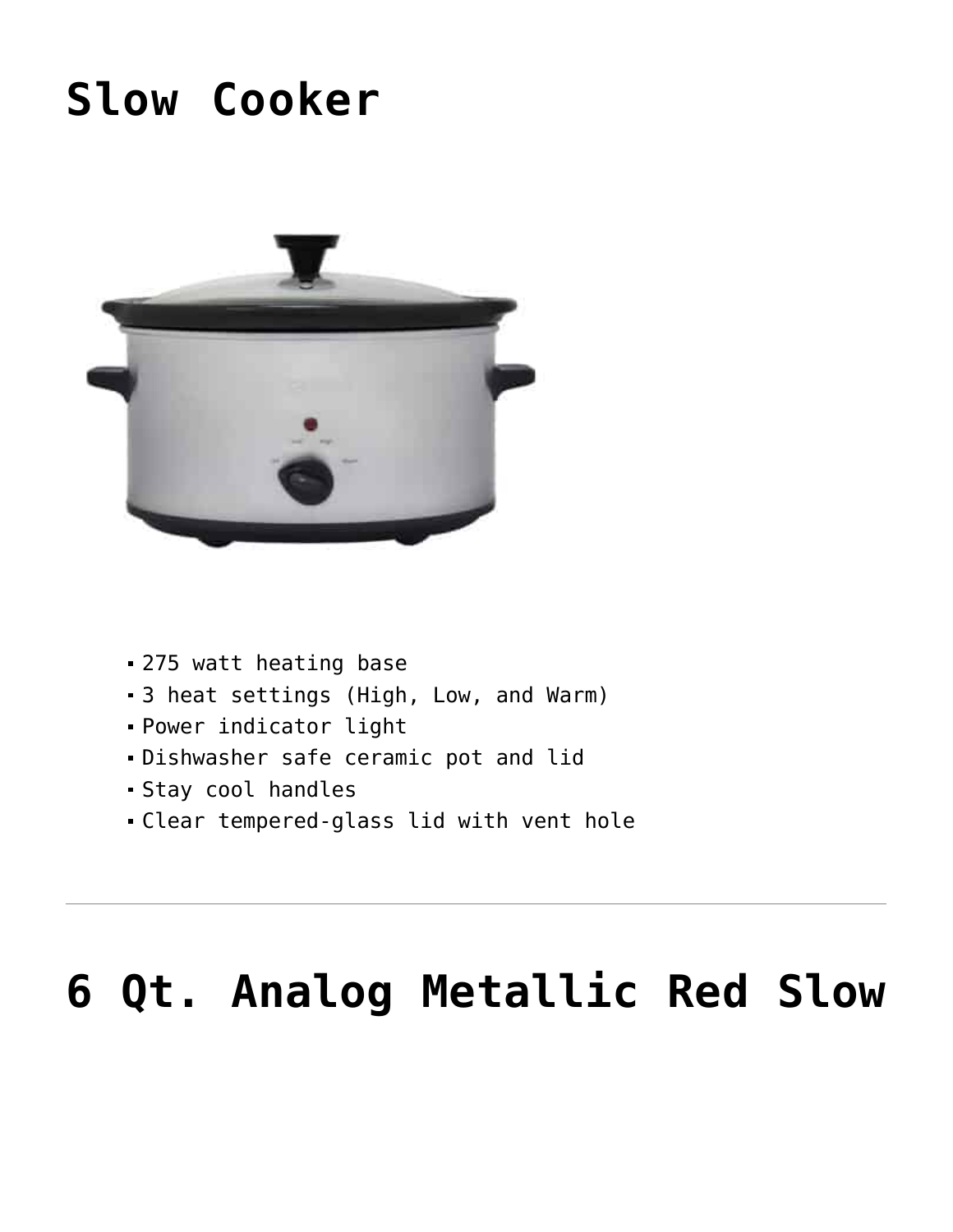### **[Cooker](https://www.nesco.com/product/6-qt-analog-metallic-red-slow-cooker/)**



- 275 watt heating base
- 3 heat settings (High, Low, and Warm)
- Power indicator light
- Dishwasher safe ceramic pot and lid
- Stay cool handles
- Clear tempered-glass lid with vent hole

# **[6 Qt. Digital Stainless Steel](https://www.nesco.com/product/6-qt-digital-stainless-steel-slow-cooker/)**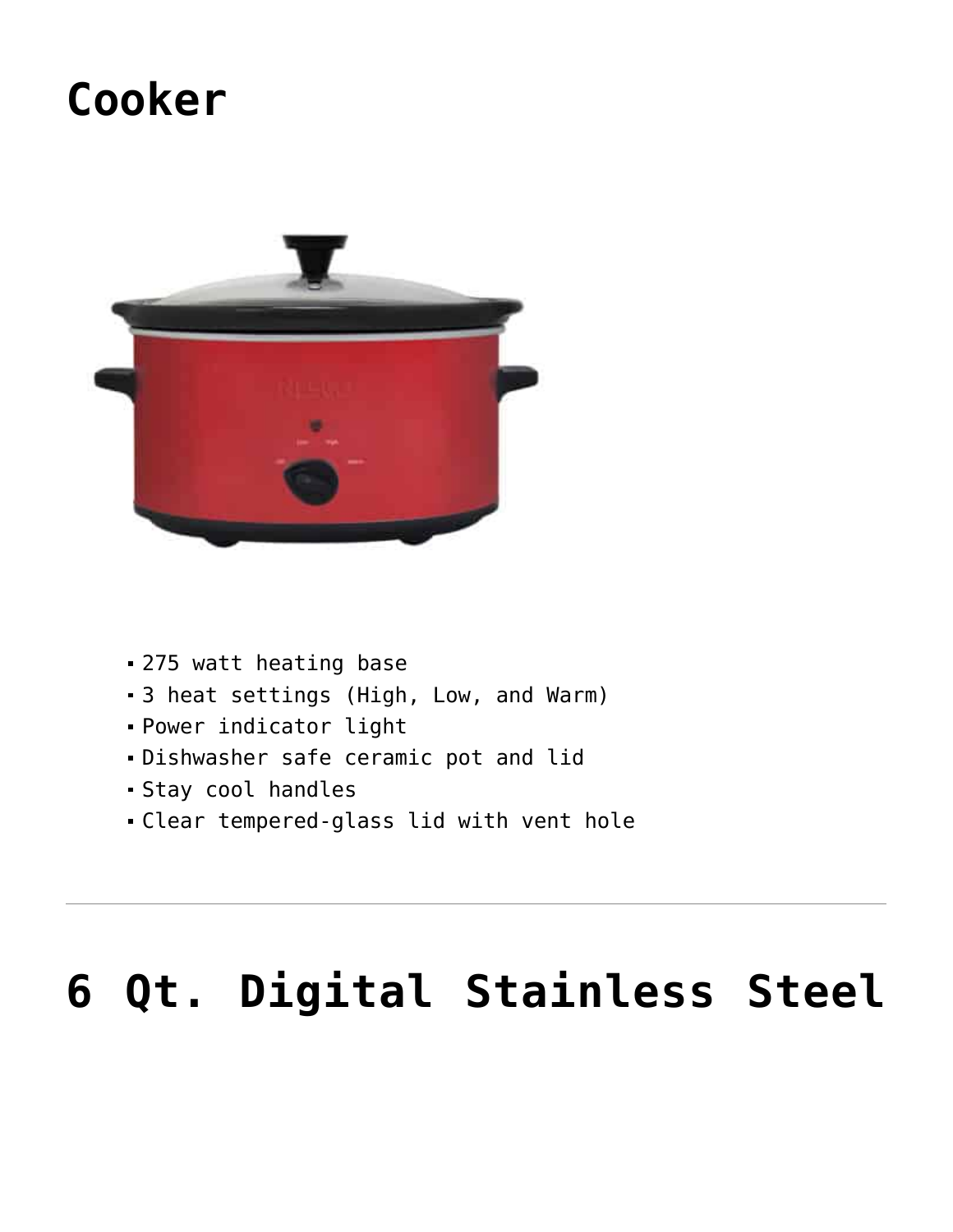### **[Slow Cooker](https://www.nesco.com/product/6-qt-digital-stainless-steel-slow-cooker/)**



- 240 watt heating base
- Pre-programmed time & temperature settings
- Power indicator light
- Dishwasher safe ceramic pot and lid
- Stay cool handles
- Clear tempered-glass lid with vent hole

#### **[8 Qt. Stainless Steel Slow](https://www.nesco.com/product/8-qt-stainless-steel-slow-cooker/)**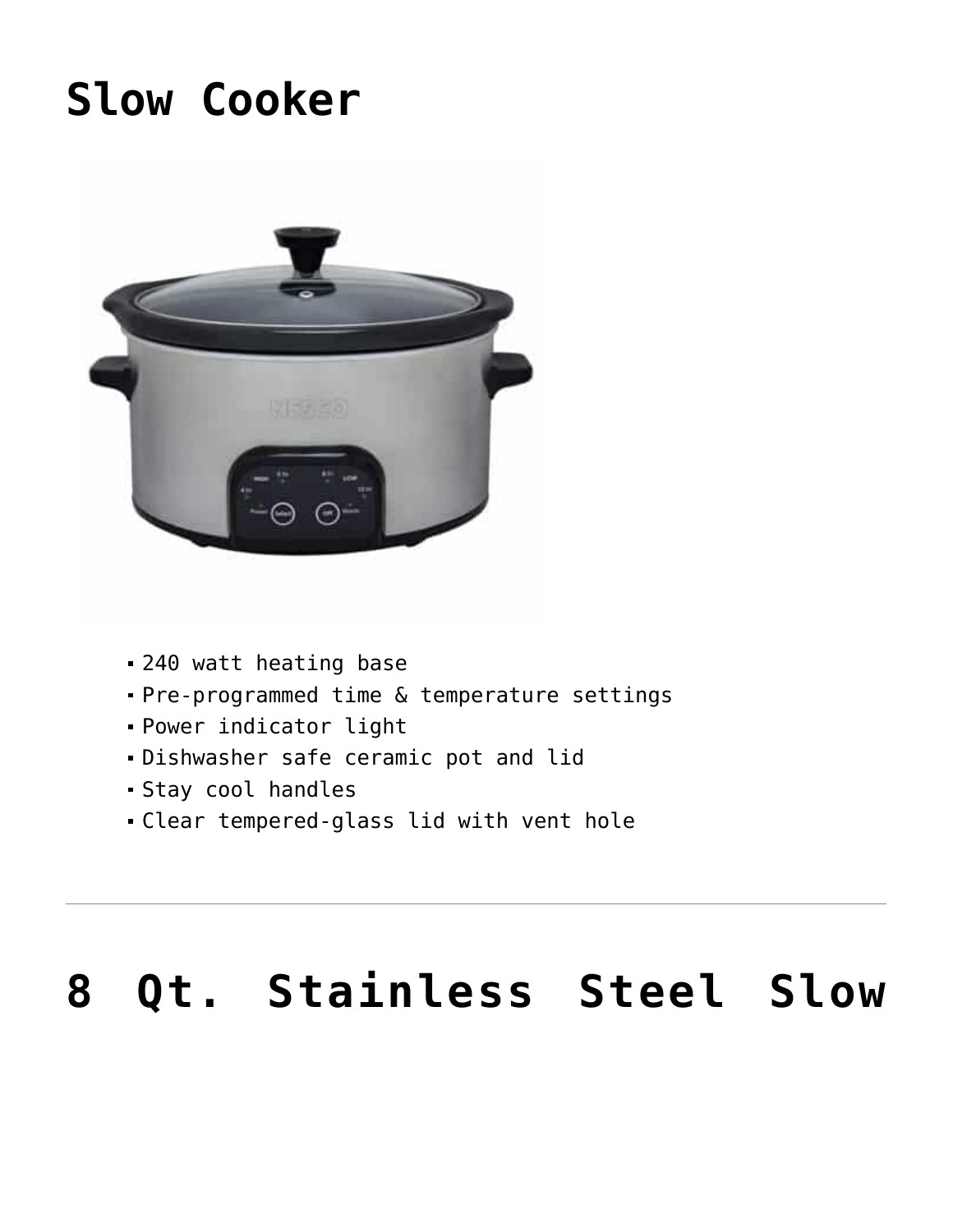#### **[Cooker](https://www.nesco.com/product/8-qt-stainless-steel-slow-cooker/)**



- 370 watt heating base with stainless steel finish
- 3 heat settings (High, Low, and Warm)
- Dishwasher safe ceramic pot and lid
- Clear tempered-glass lid with vent hole
- Stay cool handles

## **[1.5 Qt Black Slow Cooker](https://www.nesco.com/product/1-5-qt-black-slow-cooker/)**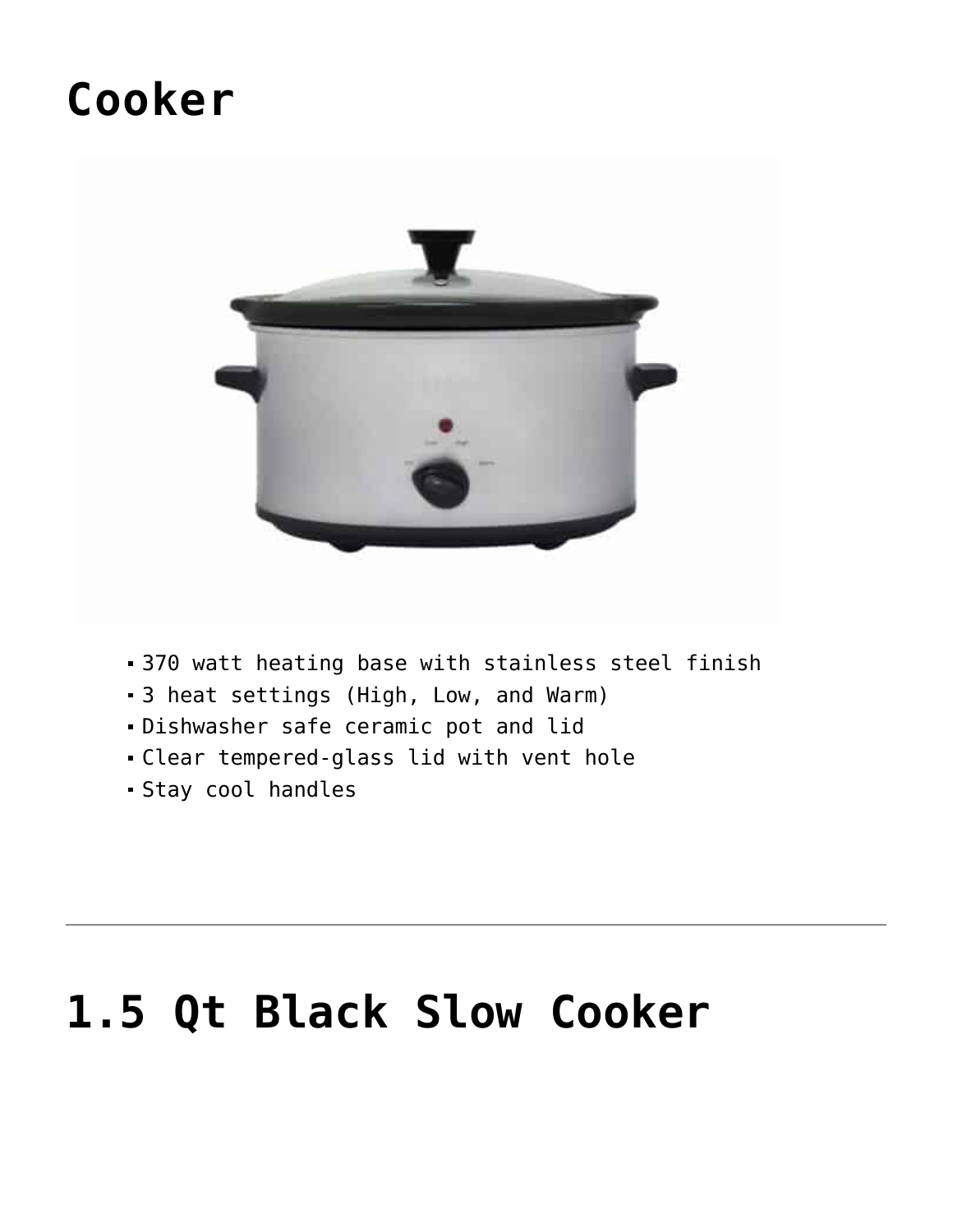

- Ideal for dips, fondues, appetizers & 1-2 portion meals
- 120-watt heating base with sleek black design
- 3 Heat Settings (High, Low, Warm)
- Dishwasher-safe ceramic pot
- Indicator light for safe handling
- Stay cool handles
- Clear tempered-glass lid
- Non-slip feet

## **[1.5 Qt Stainless Steel Slow](https://www.nesco.com/product/1-5-qt-stainless-steel-slow-cooker/) [Cooker](https://www.nesco.com/product/1-5-qt-stainless-steel-slow-cooker/)**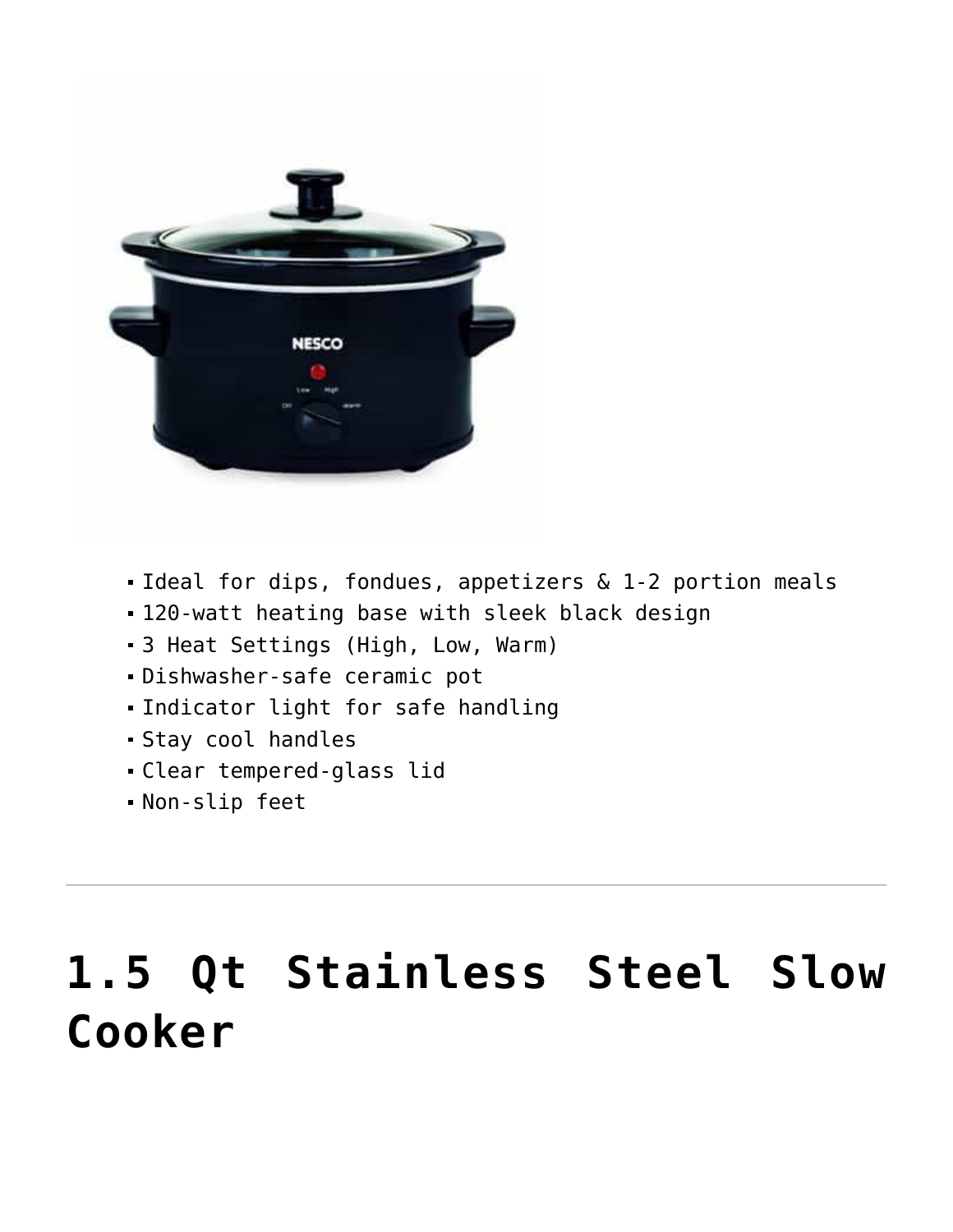

- 150 watt heating base
- 3 heat settings (High, Low, and Warm)
- Power indicator light
- Dishwasher safe ceramic pot and lid
- Stay-cool handles
- Clear tempered-glass lid with vent hole

# **[4 Qt. Analog Stainless Steel](https://www.nesco.com/product/4-qt-analog-stainless-steel-slow-cooker/) [Slow Cooker](https://www.nesco.com/product/4-qt-analog-stainless-steel-slow-cooker/)**